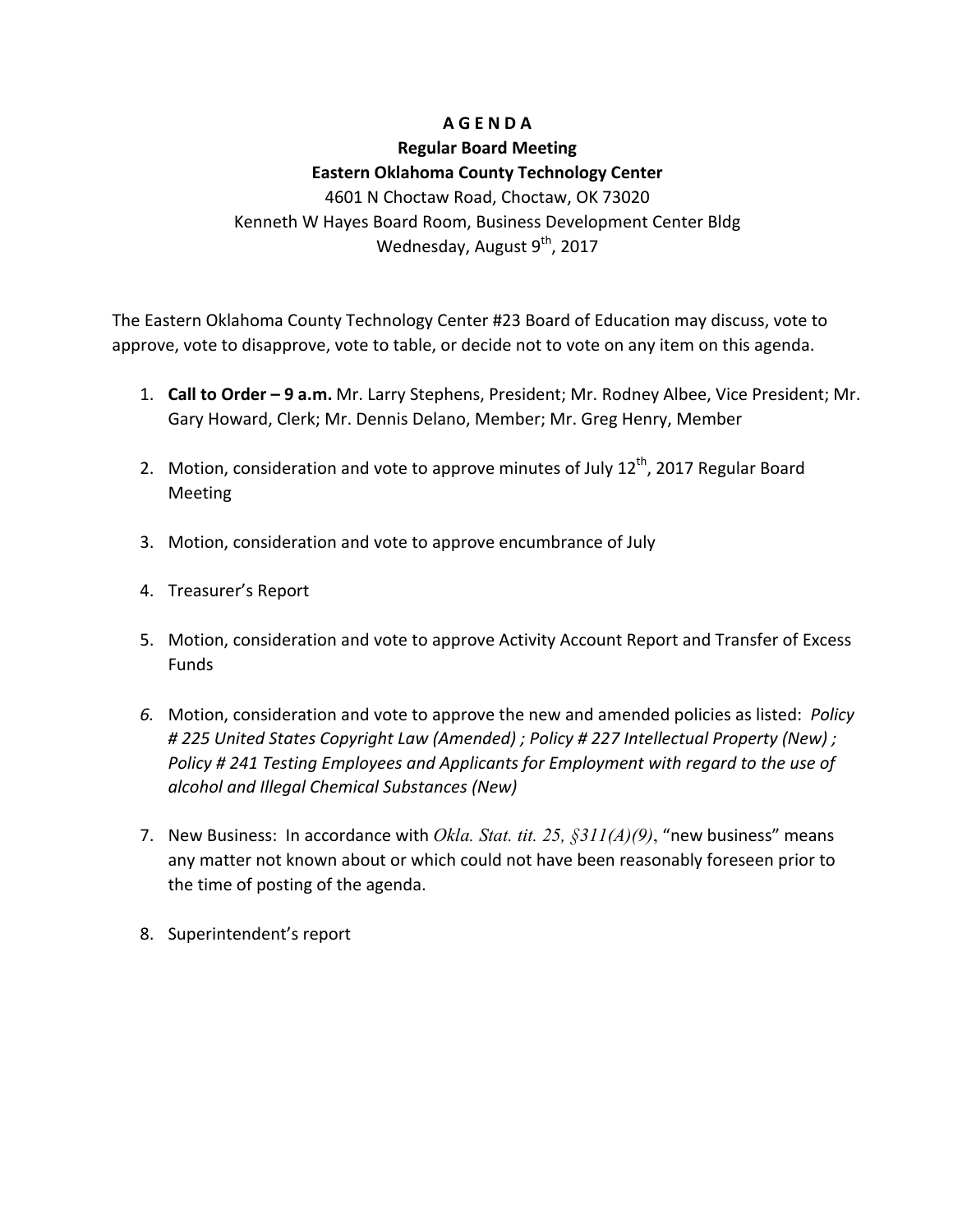Proposed Executive Session for the purpose of discussing the following so the board can return to open session and take action pursuant to Executive Session Authority: Okla. Stat. tit. 25,  $\frac{\delta}{\delta}$ 307(B)(1),(3) and (7). The following items are proposed for discussion during the Executive Session:

- a. New Employment as listed on Personnel Report
- b. Resignation of Jason Adams, Director of Marketing and Educational Technology; Billy Ray Love, Adult Day Care Substitute Driver; and Drew Myrick, Summer Maintenance
- 9. Motion and vote to convene in Executive Session
- 10. Motion and vote to return to Open Session
- 11. Board President's Statement of Executive Session Minutes
- 12. Motion, consideration and vote to approve, disapprove or table the following:
	- a. New Employments as listed on of Personnel Report
	- b. Resignation of Jason Adams, Director of Marketing and Educational Technology; Billy Ray Love, Adult Day Care Substitute Driver; and Drew Myrick, Summer Maintenance
- 13. Board Comments
- 14. Motion and vote for approval to Adjourn

Agenda Posted: August  $7^{th}$ , 2017 by 4 o'clock a.m. Front door of Business Development Center building

Posted by:

 Minutes Clerk

The next Regular meeting of the Board is: **Wednesday, September 6th, 2017** 9:00 a.m. Kenneth W Hayes Board Room